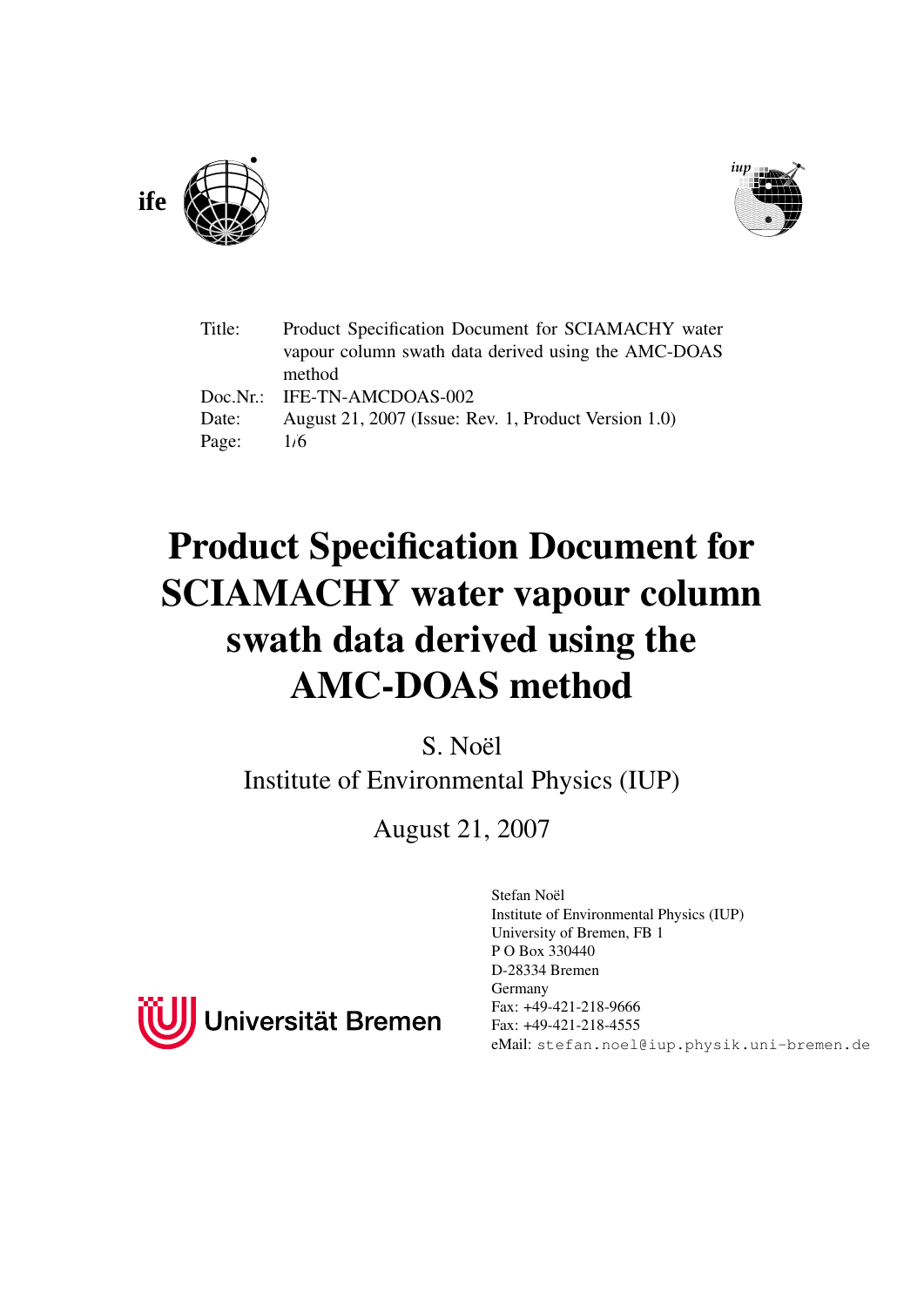## **Contents**

| $\mathbf{1}$ | <b>Product description</b>     | $\mathbf{3}$ |
|--------------|--------------------------------|--------------|
|              | 2 Product format specification | $\mathbf{3}$ |
|              | 3 Software release history     | 5            |
|              | 4 Implementation details       | 6            |
|              | 5 List of known issues         | 6            |
|              | <b>References</b>              |              |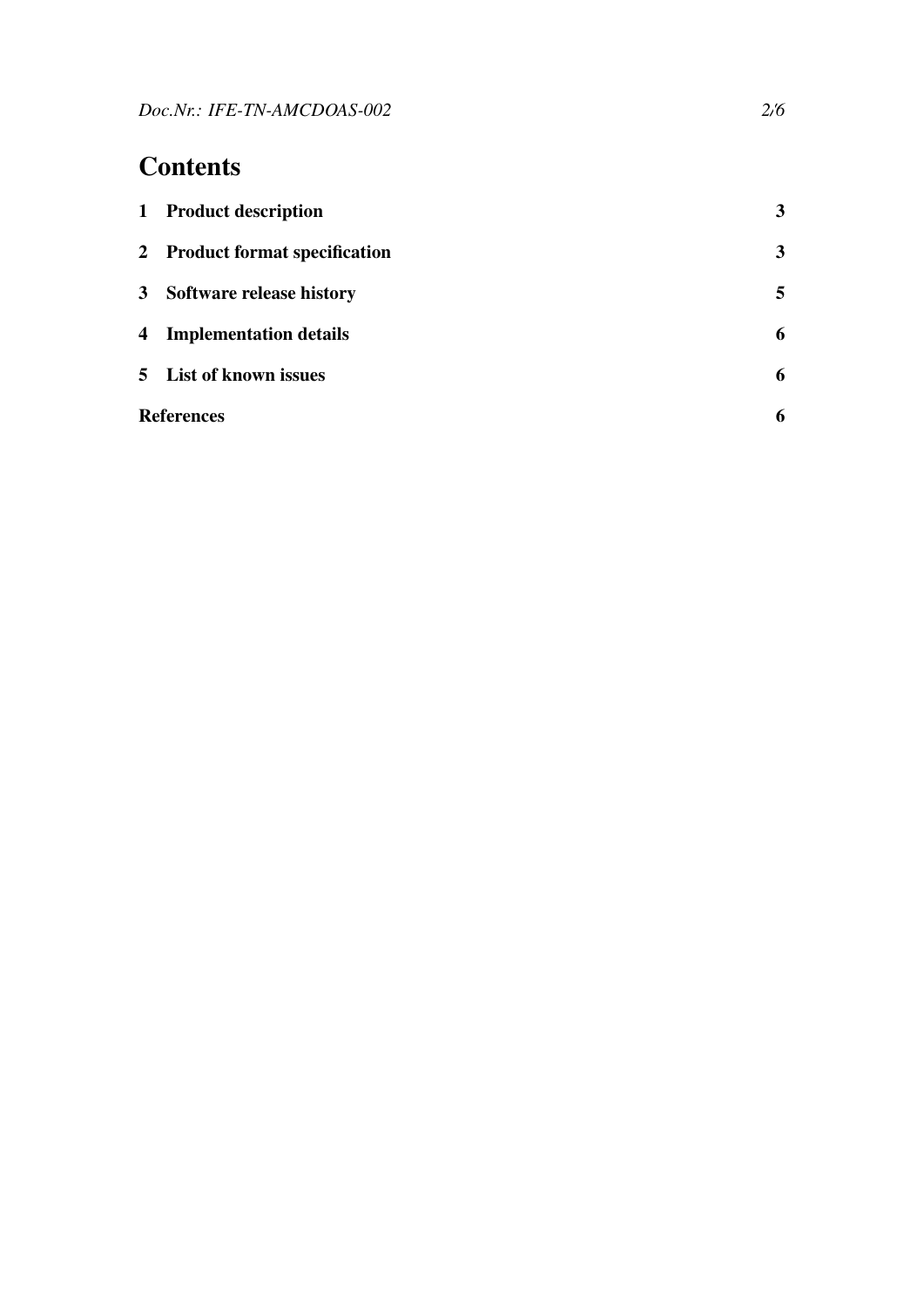## <span id="page-2-0"></span>1 Product description

The AMC-DOAS  $H_2O$  swath data are a scientific data product derived using the Air Mass Corrected Differential Optical Absorption Spectroscopy method. The algorithm is described in *[Noël](#page-5-4)* [\[2007\]](#page-5-4).

The product provides for each SCIAMACHY ground pixel the derived total column of water vapour and the associated error, together with geolocation and timing information. The coverage of the data is therefore global, although certain regions may be masked out by quality criteria (see below).

The AMC-DOAS results do not rely on additional external measurements; they therefore provide a completely independent data set.

Currently, all SCIAMACHY near-real-time (NRT) Level 1b products since January 2003 have been processed. The retrieval is on-going.

The SCIAMACHY AMC-DOAS water vapour products are produced at and available via the Institute of Environmental Physics/Remote Sensing, University of Bremen, Germany.

In case of questions feel free to contact

Stefan Noël Institute of Environmental Physics/Remote Sensing University of Bremen, FB 1 P.O.Box 33 04 40 D-28334 Bremen, Germany Email: Stefan.Noel@iup.physik.uni-bremen.de

or look at the AMC-DOAS web site:

http://www.iup.uni-bremen.de/amcdoas/

### <span id="page-2-1"></span>2 Product format specification

The SCIAMACHY AMC-DOAS water vapour product format is plain ASCII. There is one file for each input Level 1b file (i.e. for consolidated data this means one file per orbit).

The name of each product file is identical to the Level 1b file name, except for the additional extension '.child.h2o.amcdoas'. The files are usually delivered in (gzip) compressed form.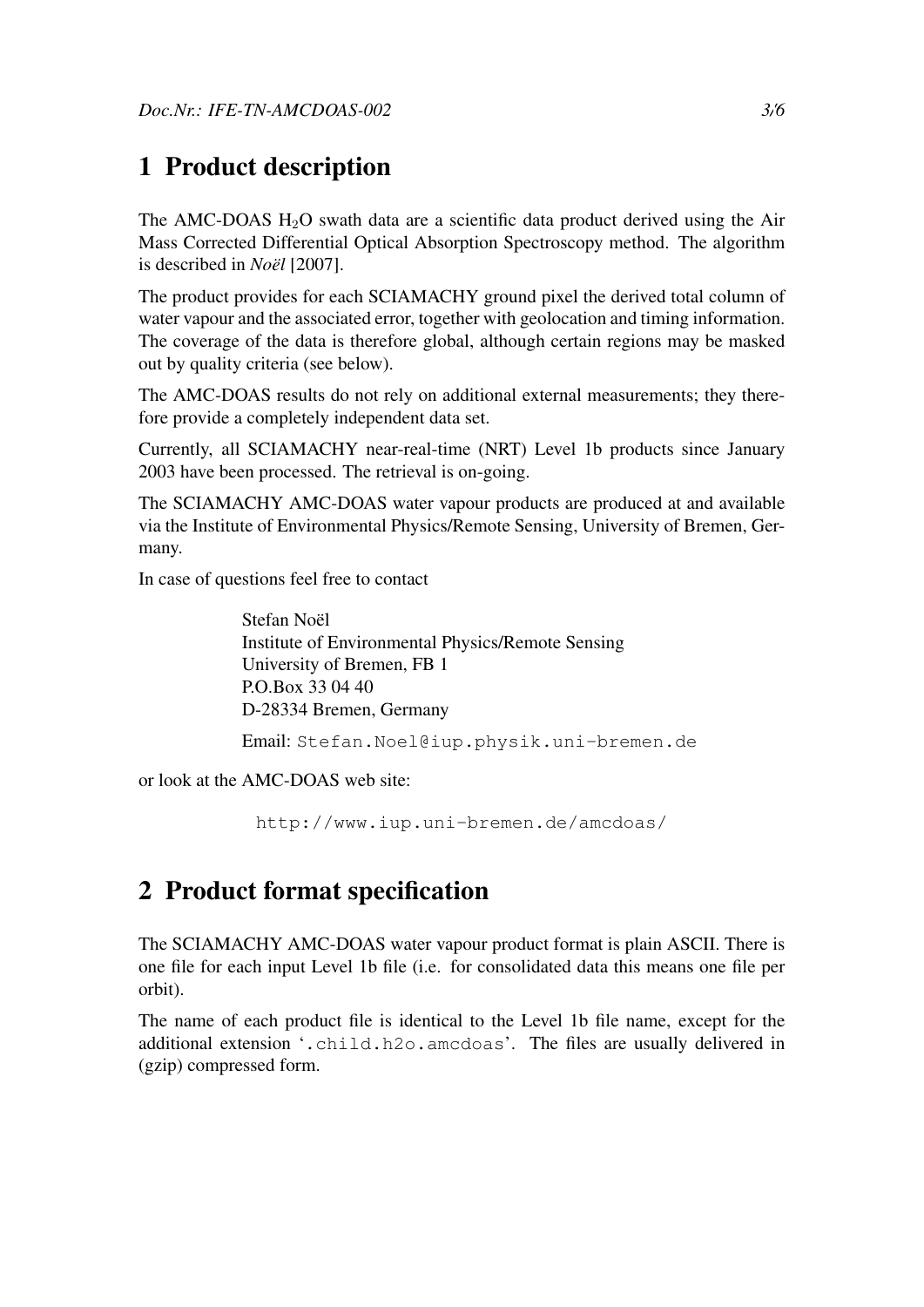The file format is explained in the header; header lines start with '#'. An example for a header is given in Listing [1.](#page-3-0)

There is one line per ground pixel, containing the following entries:

- readout no.
- L1 product name
- date & time of measurement
- state ID
- solar zenith angle (degree)
- retrieved  $H_2O$  column (in  $g/cm^2$ )
- error of retrieved  $H_2O$  column (in  $g/cm^2$ )
- AMF correction factor a
- shift & squeeze values (currently unused)
- centre latitude/longitude
- four corner latitude/longitude pairs (in drawing order)
- status flag ( $>0$  means OK)
- scan flag (1=forward scan, 0=backward scan)

Listing 1: Example header of the AMC-DOAS data product

- <span id="page-3-0"></span># SCIAMACHY Nadir AMC-DOAS Total Water Vapour Column Product
- # Version: 1.0<br># Contact: Stefan.Noel@iup.physik.uni—bremen.de
- # No., Product, Date, Time, State ID, SZA (deg), H2O Column (g/cm2), Error (g/cm2), AMF Corr.,\<br>shift, squeeze, center lat/lon, (4x) corner lat/lon, status (>=0 OK), scan flag (1=forward scan)
-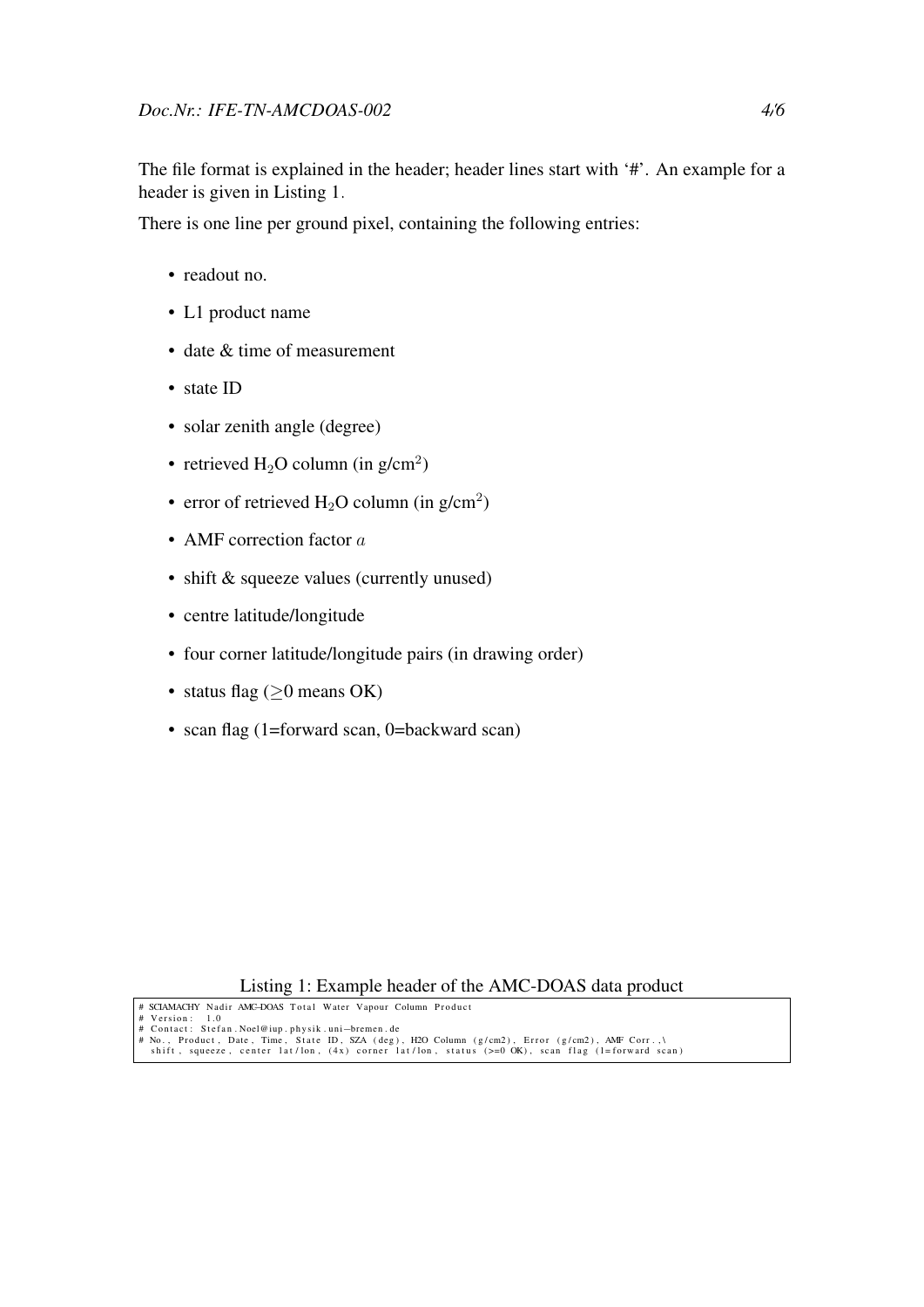## <span id="page-4-0"></span>3 Software release history

#### Version 0.9.1

- This is the first officially released version; previous versions (see header of data files) should not be used!
- A fixed Doppler shift for the solar reference spectrum is considered (0.01 nm at 500 nm).
- The water vapour data are derived from both SCIAMACHY NRT and consolidated Level 1b data products of Versions 4 and 5.
- All data have been processed using a dedicated solar reference spectrum based on SCIAMACHY measurements provided by ESA (J. Frerick).
- For the radiances, all calibration steps have been switched on during the extraction of the L1c product except polarisation correction.
- The status flag in the product is currently unused.

#### Version 1.0

- Uses updated radiative transfer data base (parameters  $b, c, \tau_{Q_2}$ ) which is based on HITRAN2004.
- The Doppler shift for the solar reference spectrum is read from the Level 1b product.
- In the extraction of the Level 1b radiances only memory effect correction, dark current correction and wavelength calibration are applied.
- All data have been processed using the actual uncalibrated ASM diffuser solar reference spectrum from the Level 1b product. When no actual ASM diffuser spectrum was available (like for 2002 data), the ASM diffuser spectrum of 9 April 2003 (also provided in the Level 1b product) was used.
- The water vapour data are mainly derived from the SCIAMACHY reprocessed Level 1b V5 data set. Gaps in this data set have been filled (if possible) by NRT data of either V5 or V6 (since May 2006).
- The calculation of errors has been corrected; it now also considers a correction factor for unweighted data.